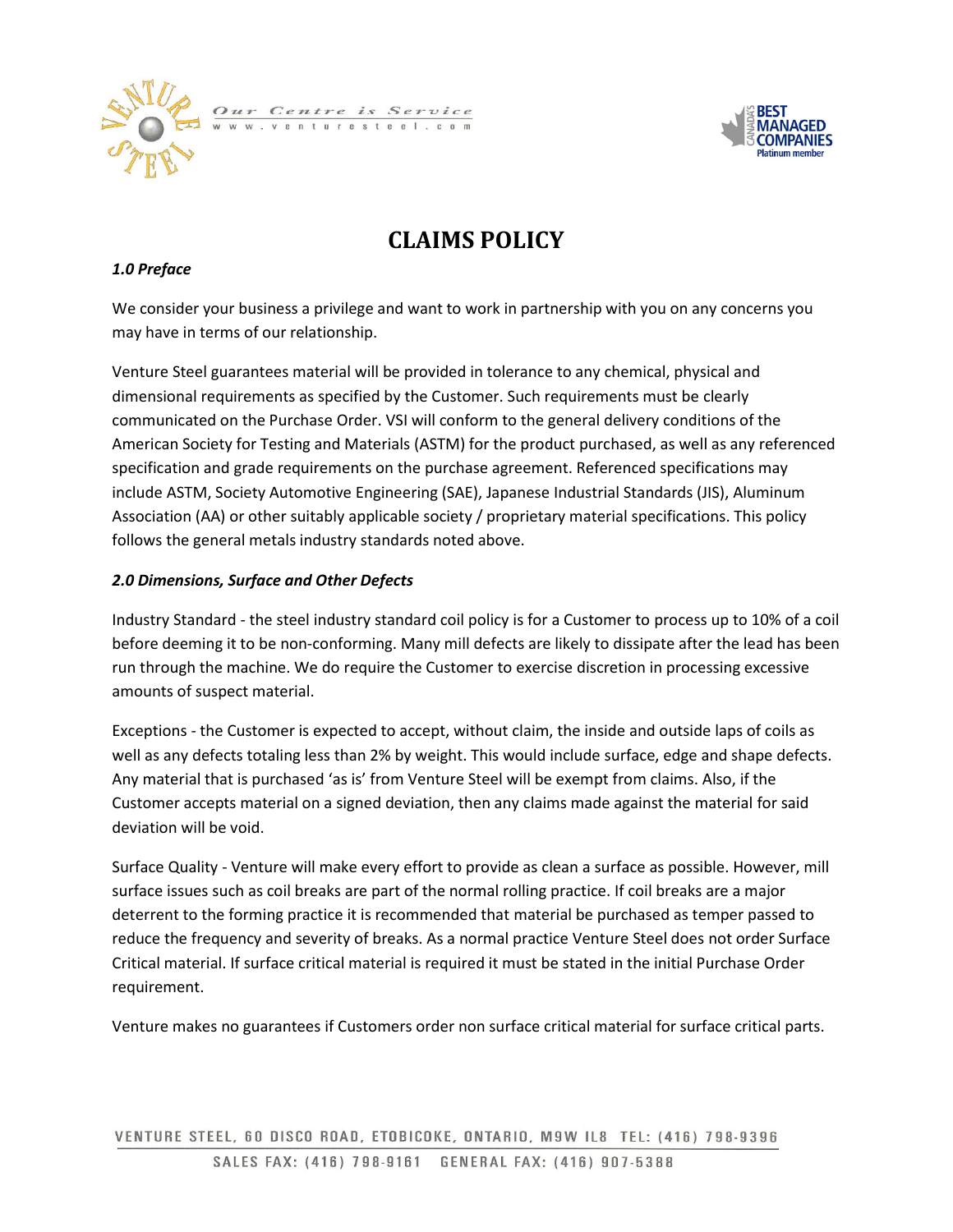



Specifications and Grades - where directed by the Purchase Order, Venture Steel will provide steel conforming to the procured specification and grade. However, we make no claim that the steel will make the part at all times due to the intrinsic nature of steel making and the processing at Customer's facilities. For these reasons issues such as cracking, splitting and malformations may not be claimable to Venture nor the producing mill.

Support - Venture Steel will work with the Customer to try to prevent/correct issues such as cracking, splitting, application of steel, etc. in conjunction with laboratories, mills, metallurgical representatives and other experts. Any associated costs for these activities may be passed on to the Customer with their consent.

Cross Application - not all worldwide specifications are produced by North American mills. For this reason some material such as EN, JIS or DIN specs may be supplied with the closest SAE or ASTM spec available in the North American market. Venture will ensure that the original specifications (EN. etc,) are met at the time of processing. Please also note that cross application between imperial and metric specifications is a standard practice within the steel industry.

Rust - claims for wet material/rust must be initiated at the time of delivery to the Customer and must be noted on the transportation copy(ies) of any paperwork. Rust claims must be claimed within thirty days of the ready date of the material. Rust claims will not be accepted on any dry material such as hot rolled black, cold rolled un-oiled or galvanized un-oiled. Storage rust - please note that cold rolled material may experience storage rust during humid weather or if there is a prolonged period of time between processing and shipping. This will affect the outside lap and perhaps the slit edges. Customers are expected to accept this condition without claim.

## *3.0 Required Information*

Identification and traceability - the Customer is expected to maintain proper identification and traceability back to Venture Steel's tag (coil) number or skid number. These numbers must be included on any communication pertaining to possible defects.

Proof of Defect - the Customer is expected to prove the defect and make available to Venture Steel said proof. This should take the form of samples of parts, samples of flat stock or digital pictures/video of same.